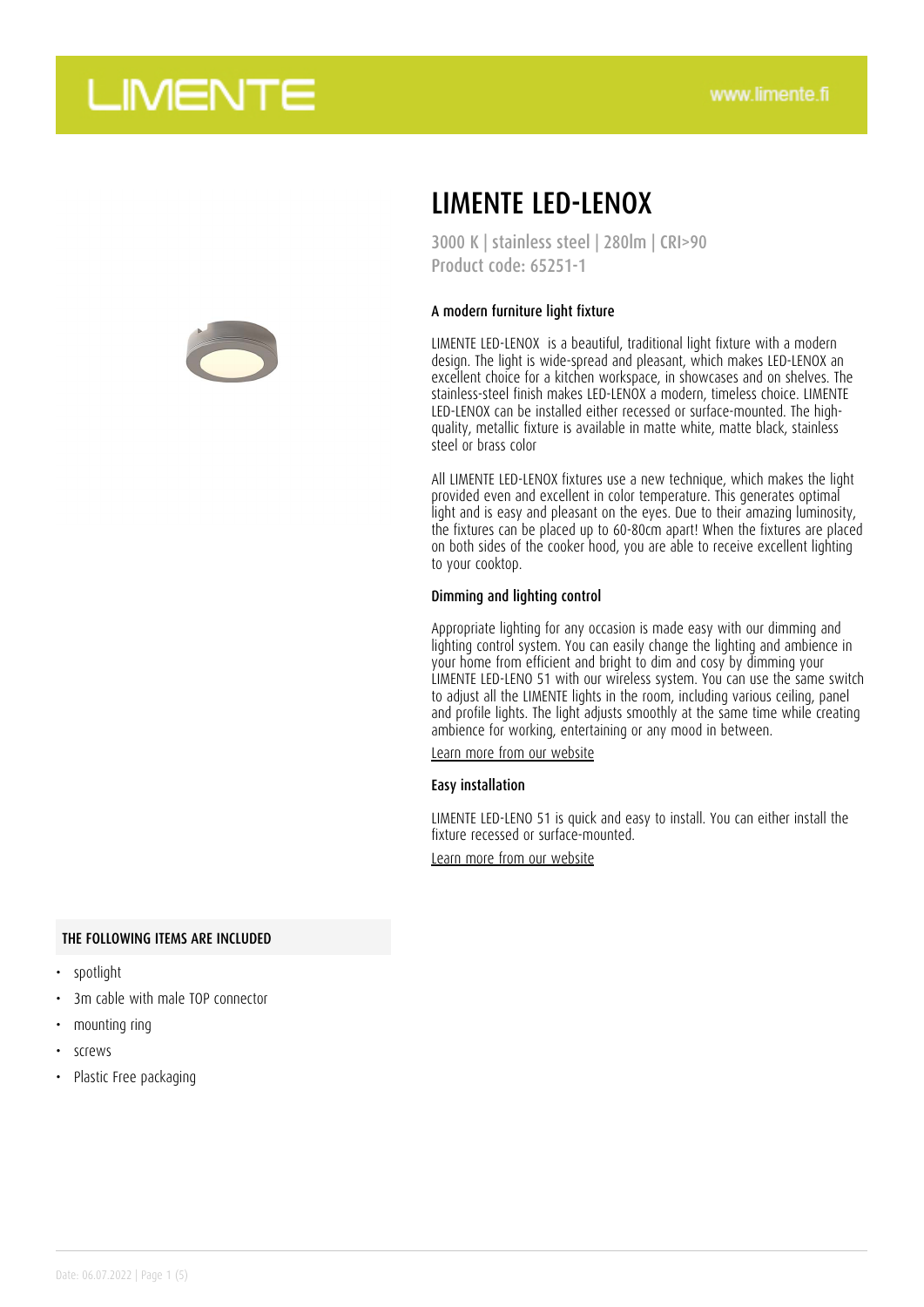## LENOX 3K S/S SPOTLIGHT

### **OVERVIEW**

| <b>PRODUCT CODE</b> | 65251-1                            |
|---------------------|------------------------------------|
| <b>GTIN-CODE</b>    | 6438400005594                      |
| ELECTRICAL NUMBER   | 4139951                            |
| ETIM GENERAL NAME   | <b>Furniture luminaire</b>         |
| ETIM CLASS          | Downlight/spot/floodlight EC001744 |
| ETIM GROUP          | 41 Domestic light fittings         |
| <b>COLOUR</b>       | Stainless steel                    |
| <b>LAMP TYPE</b>    | LED                                |

### SPECIFICATIONS

| <b>PRODUCT DIMENSIONS</b>                | 64.0 x 64.0 x 15.5                                                           |
|------------------------------------------|------------------------------------------------------------------------------|
| <b>MOUNTING METHOD</b>                   | Surface mounted/recessed mounted                                             |
| <b>COLOUR TEMPERATURE</b>                | 3000 K                                                                       |
| <b>COLOUR RENDERING INDEX CRI</b>        | > 90                                                                         |
| <b>RATED LIFE TIME</b>                   | 35.000h (L80B10)                                                             |
| <b>ENERGY EFFICIENCY CLASS</b>           |                                                                              |
| <b>LUMINOUS FLUX</b>                     | 280 lm                                                                       |
| <b>EFFICIENCY</b>                        | $80 \text{ Im}/W$                                                            |
| <b>VOLTAGE</b>                           | 24 V DC                                                                      |
| <b>INGRESS PROTECTION CODE</b>           | IP44/IP20                                                                    |
| NUMBER OF LEDS/M                         |                                                                              |
| <b>INPUT POWER</b>                       | 4 W                                                                          |
| NUMBER OF SWITCHING CYCLES               | > 50000                                                                      |
| AMBIENT TEMPERATURE RANGE                | $-20^{\circ}$ C $-40^{\circ}$ C                                              |
| <b>INPUT POWER CONNECTOR</b>             |                                                                              |
| <b>WARRANTY PERIOD (MONTHS)</b>          | 24                                                                           |
| <b>ADDITIONAL COVER (MONTHS)</b>         | 36                                                                           |
| <b>INSTALLATION AND OPERATING MANUAL</b> | https://www.limente.fi/Images/productpics/instructions/limente_led-lenox.pdf |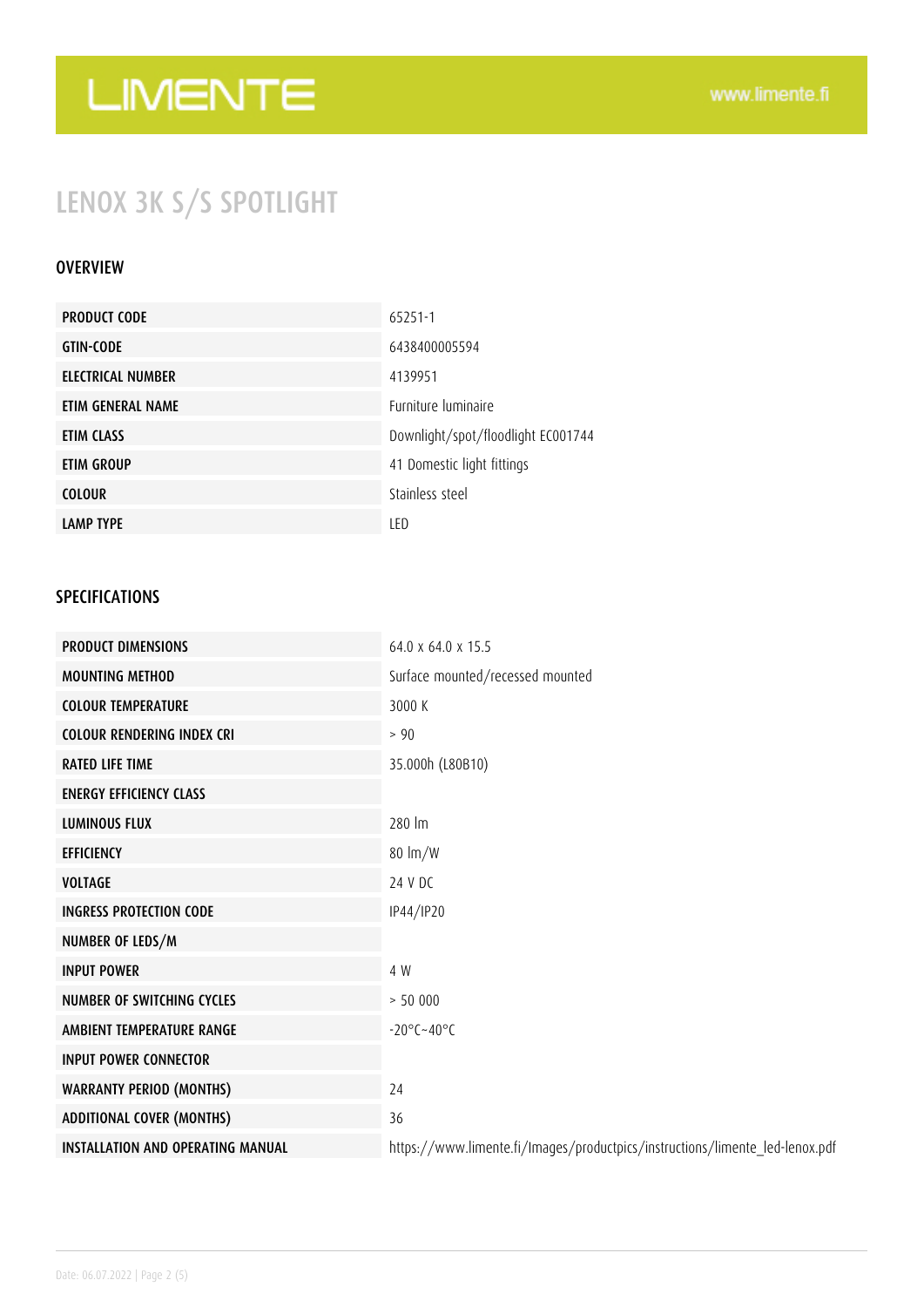## LENOX 3K S/S SPOTLIGHT

### RECOMMENDED ACCESSORIES

| <b>PRODUCT CODE</b> | <b>PRODUCT</b>                                        |
|---------------------|-------------------------------------------------------|
| 640451              | SMART 451, WIRELESS LIGHTING CONTROL KIT, 24 V        |
| 640420              | SMART 420, WIRELESS LIGHT CONTROL                     |
| 640421              | SMART 421, WIRELESS LIGHT CONTROL                     |
| 640422              | SMART 422, WIRELESS LIGHT CONTROL                     |
| 640424              | SMART 422, WIRELESS LIGHT CONTROL                     |
| 640350              | SMART 350 SET, WIRELESS LIGHT CONTROL, REMOTE CONTROL |
| 640351              | SMART 351, WIRELESS LIGHT CONTROL                     |
| 640352              | SMART 352, WIRELESS LIGHT CONTROL                     |
| 640425              | SMART 425, WIRELESS LIGHT CONTROL                     |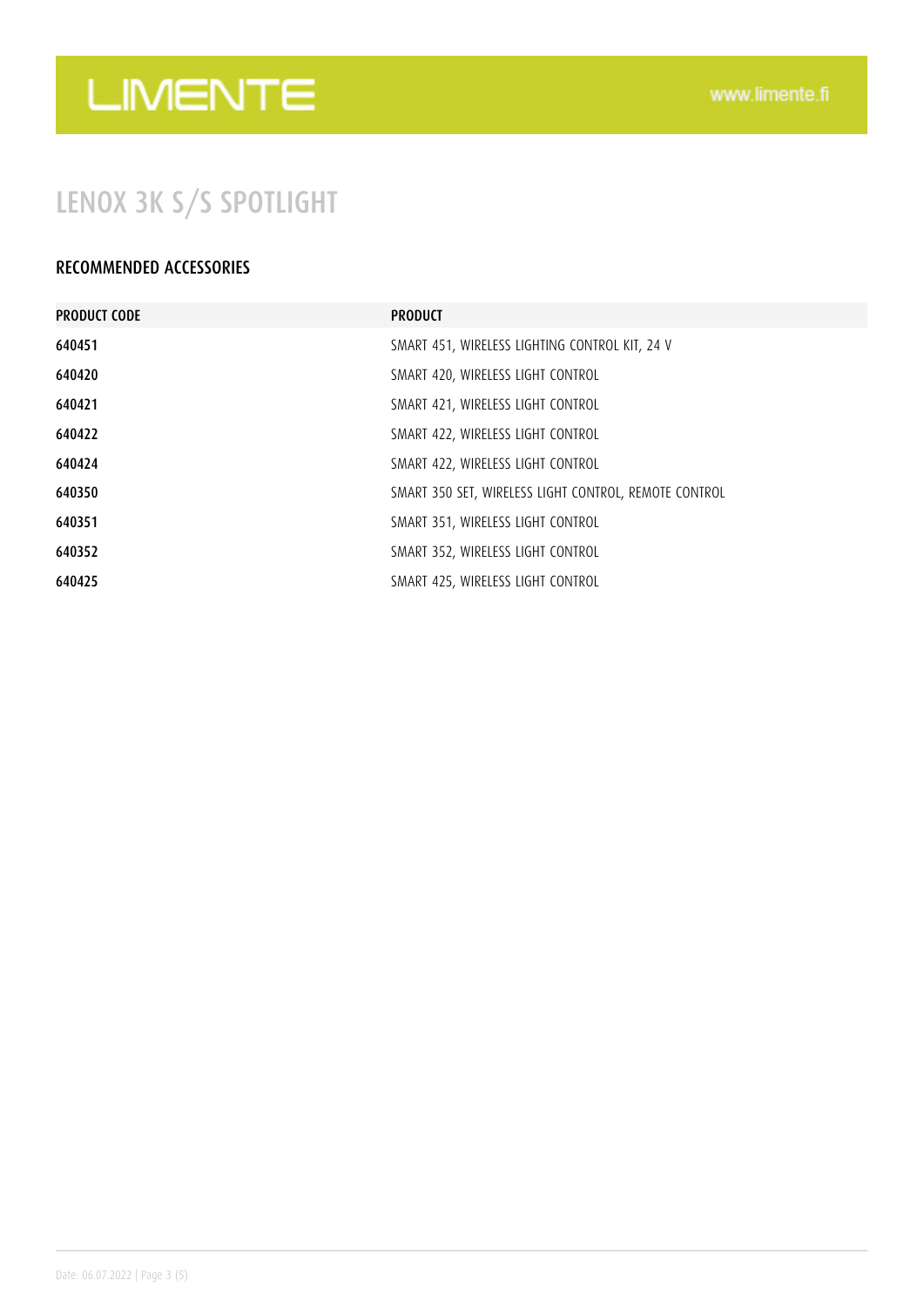## LENOX 3K S/S SPOTLIGHT